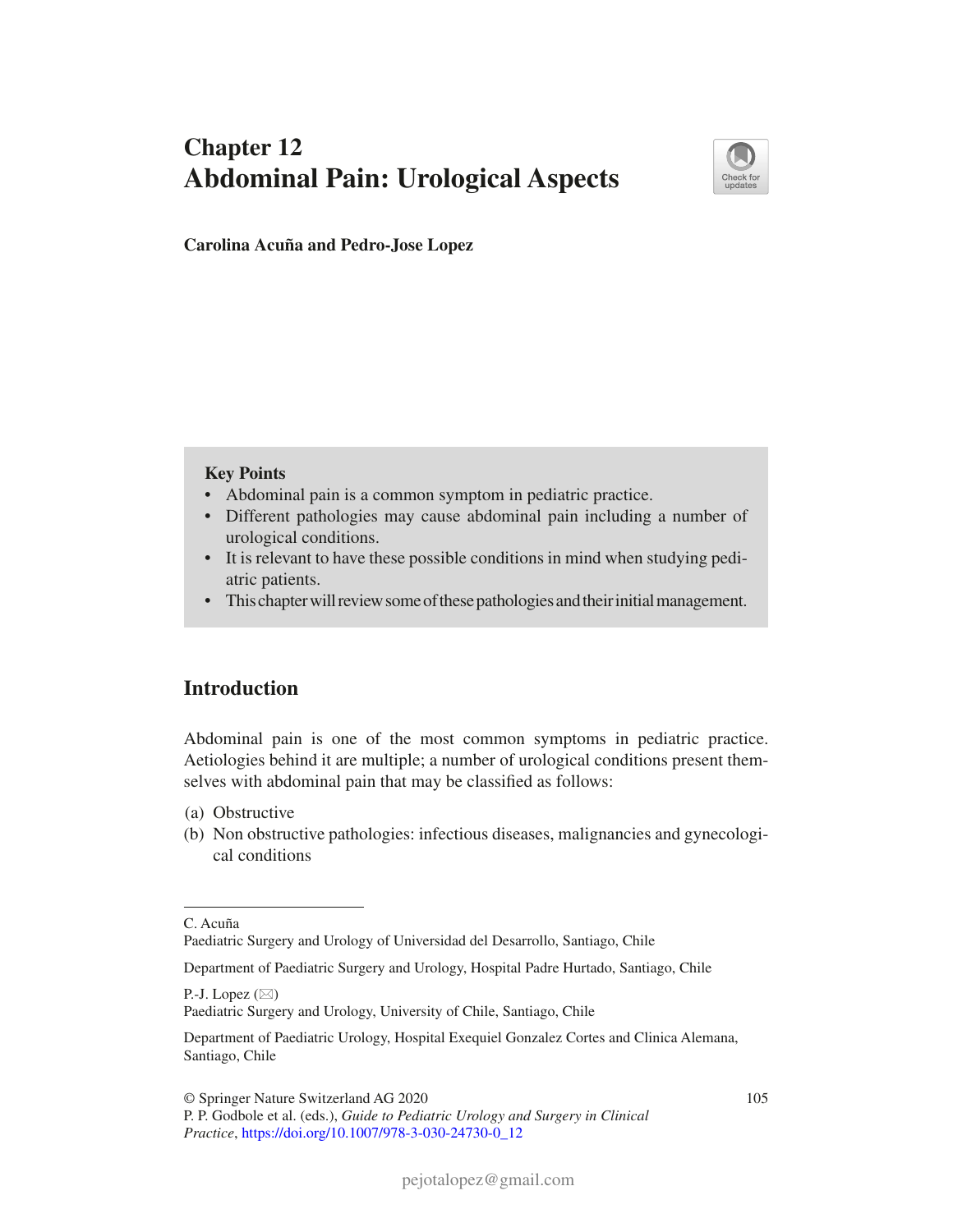## *Obstructive Urological Pathologies*

1. The most classical of them all is undoubtedly urolithiasis. Nevertheless, the classical acute abdominal or fank pain that characterizes this pathology in adults occurs in only 50% of children. Preschool children are rather asymptomatic and are usually diagnosed after a UTI. Other clinical manifestations are haematuria, dysuria and/or urinary frequency. Evaluation of these patients include a complete clinical history with emphasis on dietary habits, metabolic evaluation and, ideally, stone analysis. Diagnosis in children is generally achieved with ultrasound, which may detect stones at the renal pelvis, ureteropelvic junction, proximal and distal ureter; nonetheless, it does not visualize stones at the mid ureter. Signs due to obstruction may suggest the presence of urolithiasis. In older patients plain abdominal X-ray may be diagnostic. Non enhanced abdominal computed tomography is the gold standard in the diagnosis of this pathology, although a relevant issue in children is the possible risk of accumulated radiation exposure. Therapeutic alternatives are multiple; expectant approach, extracorporeal shockwave lithotripsy and surgery. In turn, surgery offers various approaches, especially minimally invasive surgery with endourologic procedures such as ureteroscopy, percutaneous nephrolithotomy and laparoscopic procedures.

|                                                 | Population                                        | Prime symptoms                                                  | Initial approach                                                                                          |
|-------------------------------------------------|---------------------------------------------------|-----------------------------------------------------------------|-----------------------------------------------------------------------------------------------------------|
| Kidney stones                                   | More frequent in<br>smaller children              | Unspecific, recurrent<br>abdominal and flank<br>pain            | Initial study of these patients should<br>include urine analysis and an<br>ultrasound. If US is positive, |
| Ureteral stones                                 | More frequent in<br>school age and<br>adolescents | Acute flank pain and<br>haematuria                              | metabolic study <sup>a</sup> is the next step                                                             |
| Distal ureteral<br>stones and<br>bladder stones | More frequent in<br>adolescents                   | Acute abdominal<br>and flank pain,<br>haematuria and<br>dysuria |                                                                                                           |

a Metabolic study: 24 h excretion of calcium, uric acid, oxalate, citrate, cysteine and sodium

Patients with calculi passed or retrieved, patients with non – glomerular haematuria and dysuria with abdominal / fank pain and patients with abdominal or fank pain without other symptoms but with positive family history or urolithiasis should be studied with an ultrasound. Patients with positive ultrasound should be referred and undergo metabolic study, specifc imaging when necessary and specifc treatment. Patients with ultrasound that does not identify a stone but describes urinary obstruction will need further imaging. Patients with a negative ultrasound but high suspicion of lithiasis either because of family history or urinary symptoms should also be referred. Ultrasound should be repeated in a couple of months and probably will end in metabolic study too (Figs. 12.1, 12.2, 12.3, 12.4, 12.5, and 12.6).

106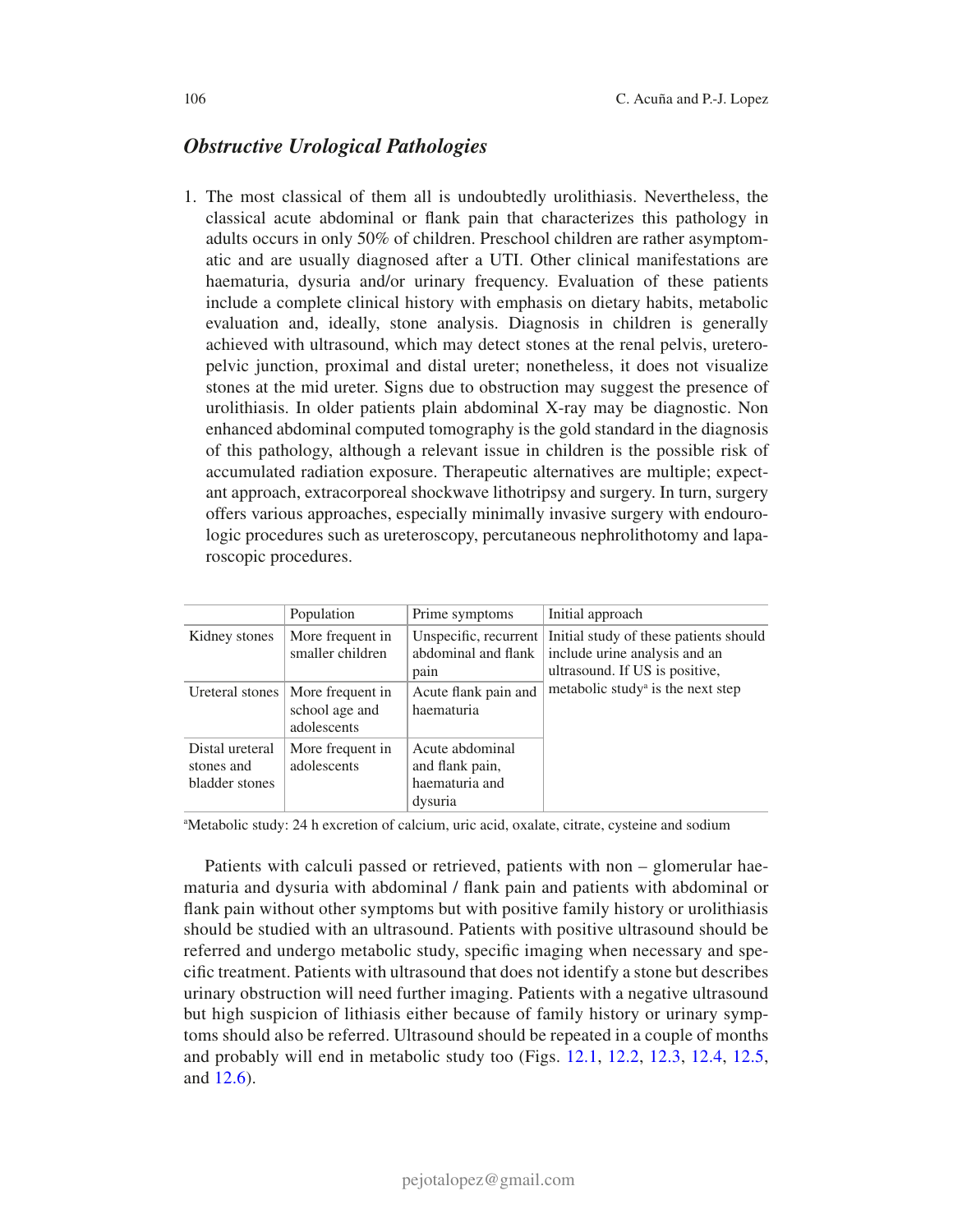**Fig. 12.1** Palpable abdominal mass in a 4 year old patient, who is studied for abdominal pain and constipation



**Fig. 12.2** Abdominal CT from same boy showing important mass with no renal tissue observed: diagnosis of Right PUJ obstruction



**Fig. 12.3** Urolithiasis: multiple radio opaque stones in both kidneys

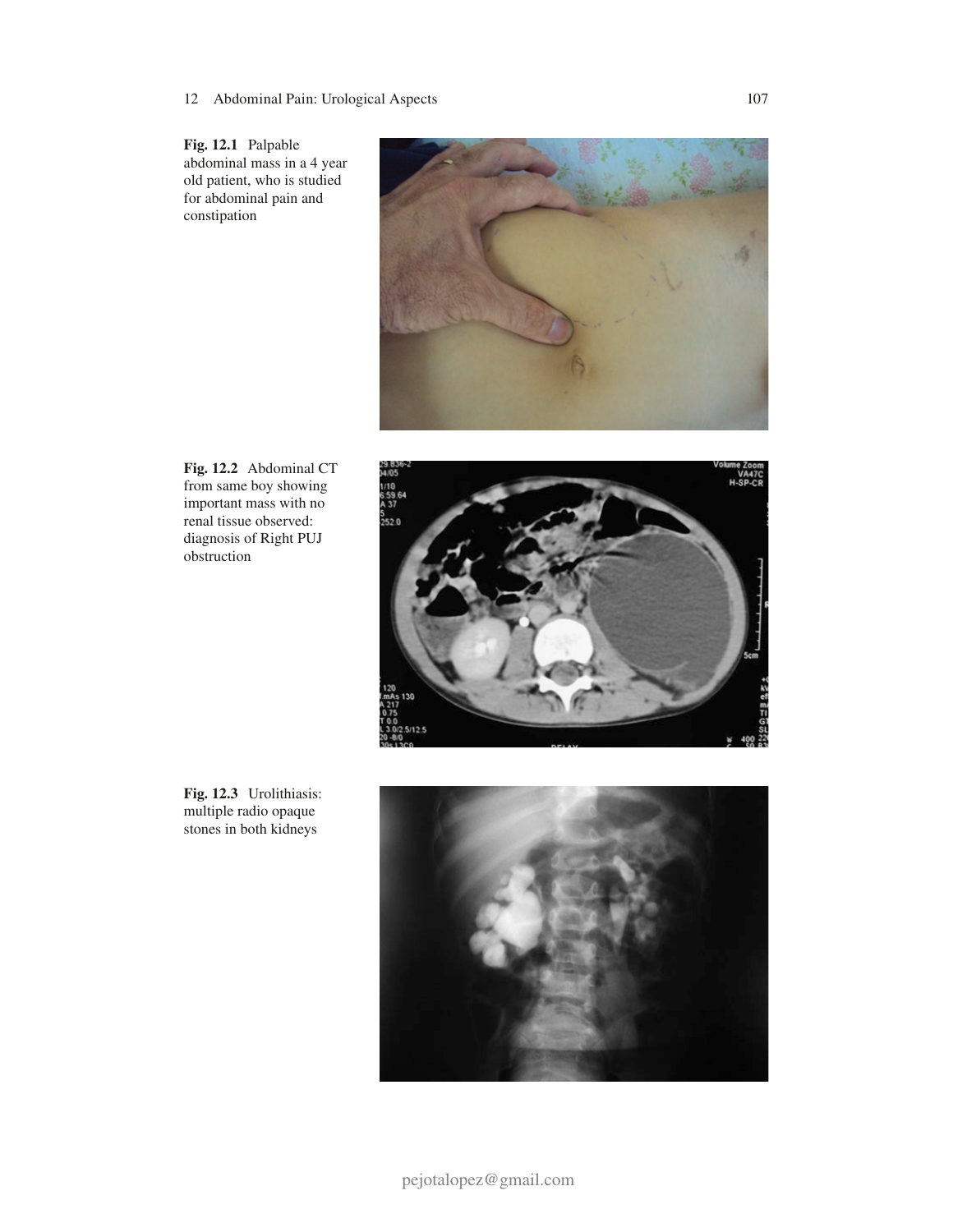**Fig. 12.4** MRI: Large heterogeneous mass at the right fank showin a kidney tumour



**Fig. 12.5** Same Wilm's Tumour from Fig. 12.4 at surgery



2. Pelvicureteric junction (PUJ) obstruction is the most common congenital urinary obstruction. Before the spread of prenatal diagnosis the most common presenting symptom in patients with PUJ obstruction was abdominal pain and abdominal mass followed by UTI and haematuria. Nowadays, most patients with PUJ are diagnosed prenatally and are studied and "solved – operated?" before they present symptoms. Initial study should include ultrasonography, which may show the dilation caused by the PUJ obstruction, evaluate renal parenchyma

108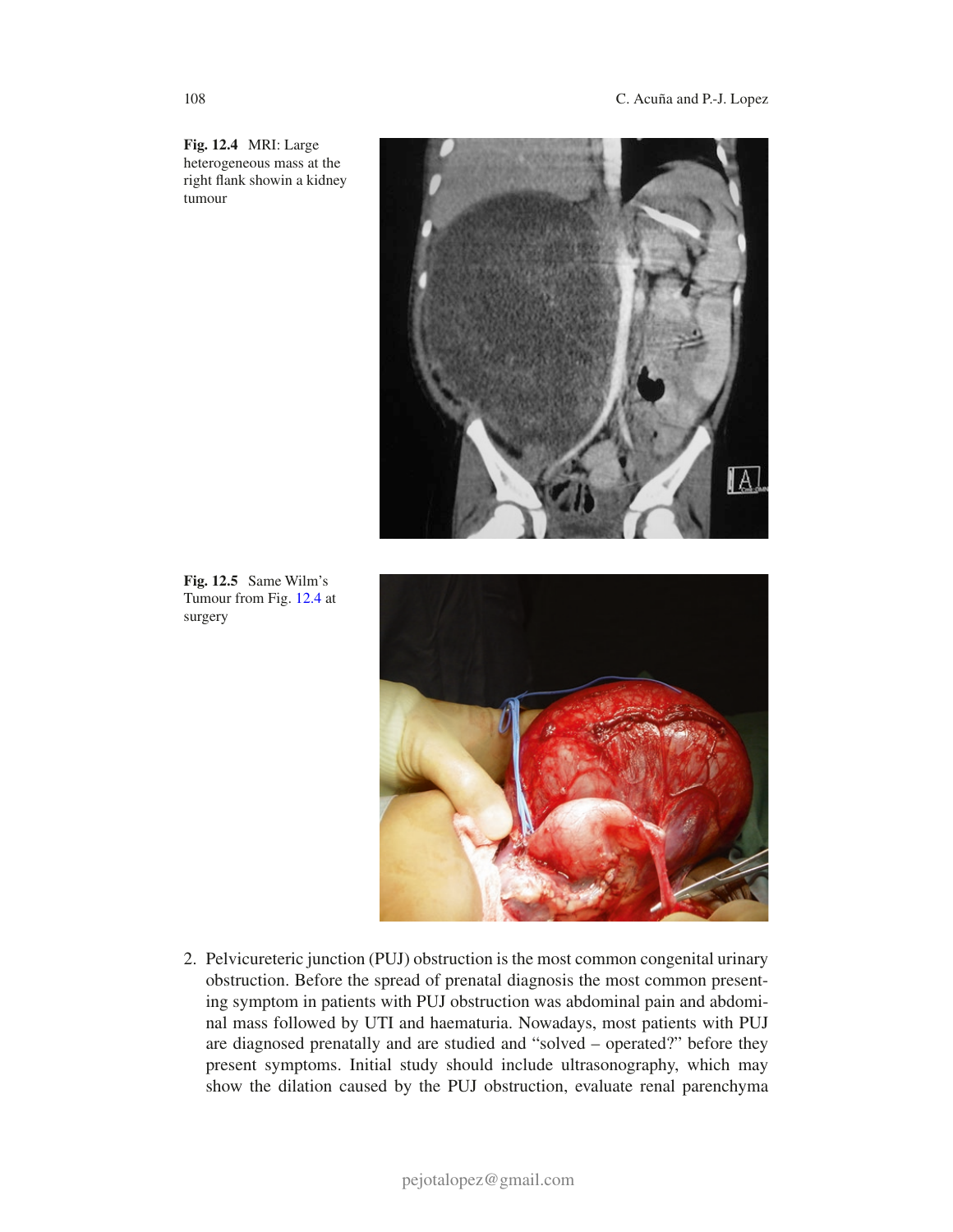#### 12 Abdominal Pain: Urological Aspects



**Fig. 12.6** Ultrasound: Hipoechoic fuid content distending the uterus and vagina

thickness, and suggest if renal dysplasia exists. Dynamic renal scintigraphy is very useful in the assessment of possibly obstructed kidneys. Some of these obstructions are non-progressive and asymptomatic making relevant the need to determine which kidneys will require a surgical management. Also, in these patients, you should not discard concomitant problems like vesicoureteral refux or urinary stone disease, especially in adolescents. The surgical repair consists of a pyeloplasty either open or laparoscopically approached, which has a high rate of success and a low rate of complications.

3. The wide ureter or megaureter is caused by either obstruction or refux occurring at the ureterovesical junction. They can be classifed in primary, ureteral defects, and secondary, defects whose "cause" is extraureteral. Megaureters, especially primary ones, generally are suspected in prenatal ultrasound. Retrovesical ureteric diameter  $\geq 7$  mm from 30 weeks gestation onwards is considered abnormal and should be followed after birth. Until defnitive diagnosis is made it is advisable to start antibiotic prophylaxis at least during the frst 6 months. Postnatal diagnosis is usually made while studying a patient with UTI, haematuria, abdominal mass or cyclic abdominal pain. Work up must include ultrasound, voiding cystourethrogram, dynamic nuclear renography and, in specifc cases, cystoscopy. Bladder outlet obstruction and vesicoureteral refux should be studied and excluded in these patients. When anatomy is unclear, an enhanced computed tomography should be requested in order to determine the specifc cause of the wide ureter and plan the appropriate surgical approach.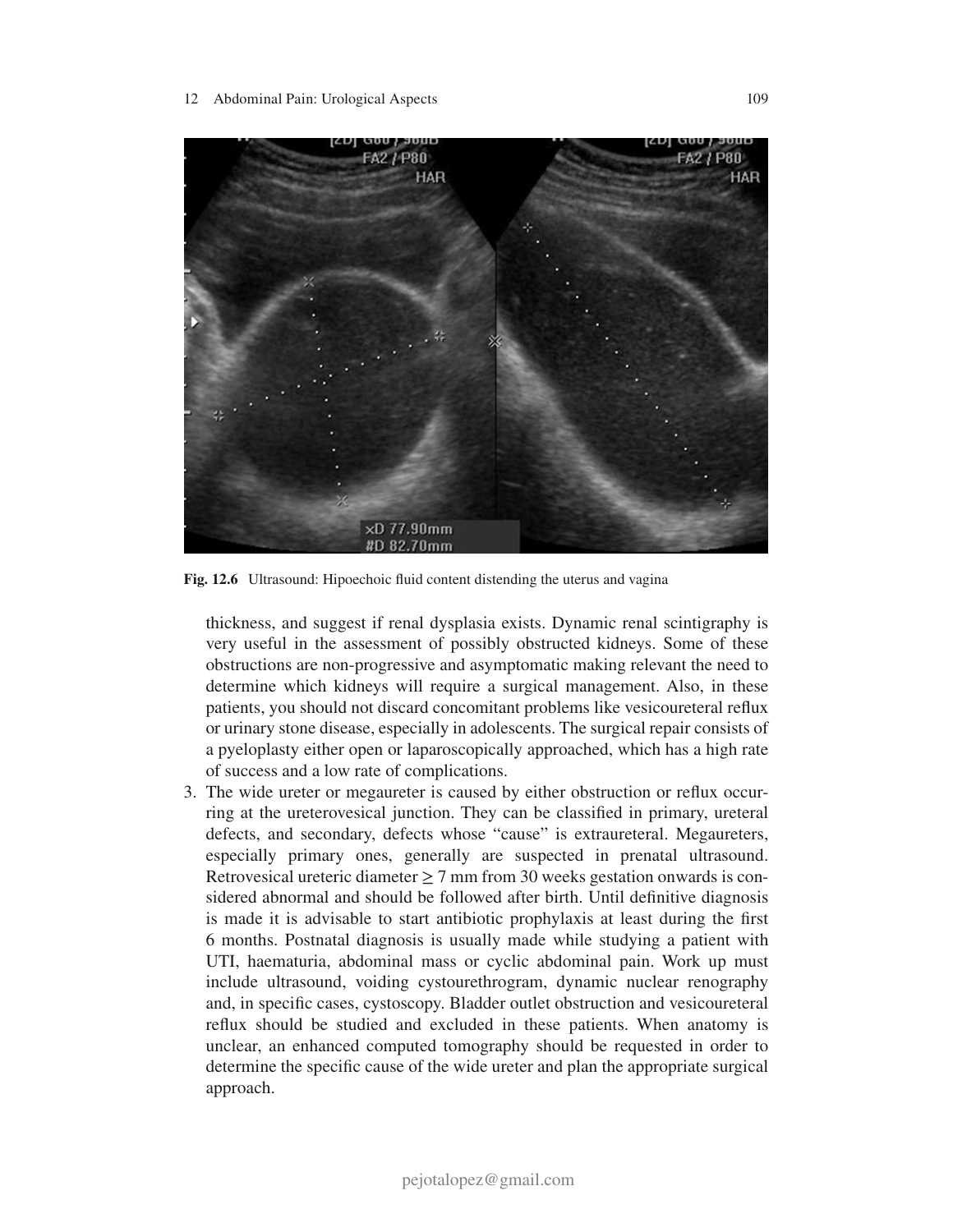4. Urinary tract obstructions at other levels, such as bladder outlet and urethra, have different clinical manifestations. They may sometimes include abdominal pain but clearly not as a prime symptom.

### *Non-obstructive Urological Pathologies*

- 1. Urinary tract infections are the most prevalent bacterial disease during the frst 3 months of life and accounts for almost 10% of febrile episodes in infants. Clinical presentation is variable and very nonspecifc, especially considering age, gender, pathogen and associated anatomical malformations. Pyelonephritis is generally characterized by fever, abdominal and or fank pain, dysuria, frequency and haematuria. Symptoms of peritoneal irritation may be present. Lower urinary tract symptoms include dysuria, frequency, urgency, haematuria and abdominal/suprapubic pain. Diagnosis is made with a properly obtained urine specimen; an ultrasound during the acute phase is very useful in confrming diagnosis and identifying an obstructive uropathy. Eventually a DMSA is useful demonstrating acute pyelonephritis and secondary scarring.
- 2. Renal tumours also may present with abdominal pain. The most common primary malignant renal tumour of childhood is Wilm's tumour and the most common benign solid tumour is mesoblastic nephroma. Generally renal tumour presentation is through palpable abdominal mass. Additional fndings include abdominal pain, haematuria, and sometimes pyelonephritis among others. Diagnostic evaluation should include routine laboratory tests, tumour markers, imageneologic studies for accurate staging and in search for metastasis. These patients should be referred to the specialist as soon as possible.
- 3. Symptoms that may lead you to suspect vesico ureteric refux (VUR) in a paediatric patient are generally related to urinary tract infections. In newborns and pre-school patients symptoms are vague such as irritability, failure to thrive, poor feeding, vomiting and fever. Classic presentation occurs in older children. In this group, patients with VUR and UTI present abdominal pain as a prime symptom. VUR is an important risk factor for febrile UTI's and renal scarring so it is important to consider it while evaluating patients with abdominal pain and urinary tract infection.
- 4. Considering the intraabdominal location of the female reproductive tract, different gynecological conditions should be considered as possible aetiologies of abdominal pain. A characteristic example is ovarian masses, especially ovarian torsion. Abdominal pain, nausea, vomiting and palpable abdominal mass is the classical presentation of ovarian torsion, whose diagnosis still remains as one of exclusion. None of the actual imaging studies is defnitive in the diagnosis, although ultrasound is useful. The best diagnostic modality in ovarian torsion is laparoscopy; it is also the treatment of choice.
- 5. Finally, multiple genital anomalies may include abdominal pain as a presenting symptom. Congenital vaginal obstruction as a result of an incomplete canaliza-

110